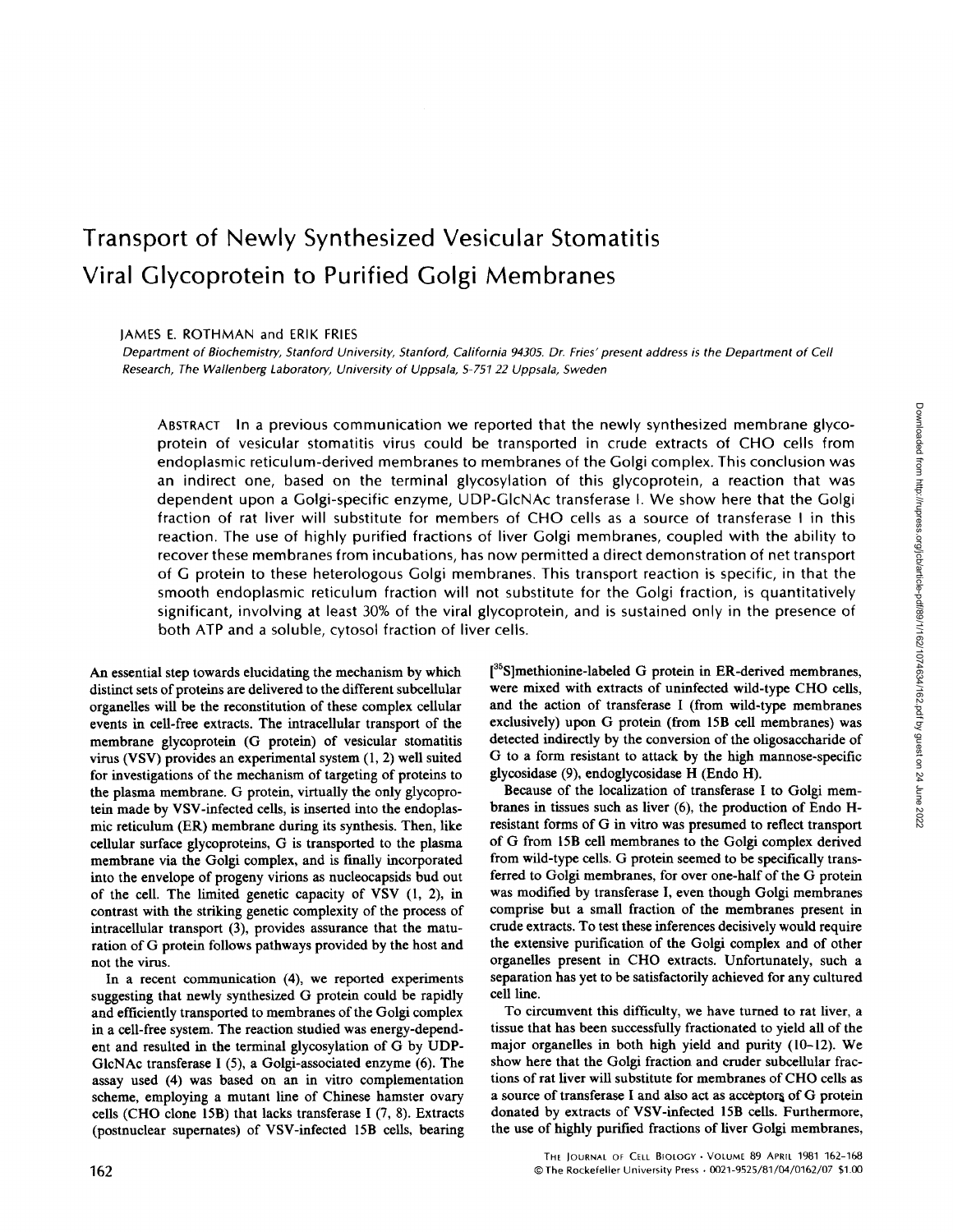together with the ability to reisolate these same membranes from incubations, has now made it possible to demonstrate directly an appreciable net transport of G protein to heterologous Golgi membranes in vitro.

## MATERIALS AND METHODS

### Preparation of Extracts of CHO Cells

Extracts of VSV-infected clone 15B CHO cells were prepared as described (4) from cells that had been pulse-labeled for 5 min with [<sup>35</sup>S]methionine and then further incubated with carbonyl cyanide m-chlorophenylhydrazone as described. Such extracts are referred to as  $[^{35}S]$ VSV/15B. Extract of uninfected and unlabeled wild-type CHO cells was also prepared as before (4), except that  $10^8$  cells were homogenized in 1.5 ml of buffer. The total membrane fraction of CHO cells was obtained by centrifugation of 0.6 ml of the crude wild-type CHO cell extract at 40,000 rpm for 60 min at 4°C in the Beckman SW50 .1 rotor (Beckman Instruments, Inc., Palo Alto, Calif.) . The membrane pellet was resuspended in 0.3 ml of extract buffer (75 mM KCI, <sup>5</sup> mM magnesium acetate, <sup>1</sup> mM dithiothreitol (DTT), 45 mM HEPES-KOH, pH 7.5) with the aid of <sup>a</sup> Teflonglass homogenizer. The supernate obtained (after removing the fatty zone at the top of the centrifuge tube) was taken as the cytosol fraction . Both fractions were frozen in liquid  $N_2$  and stored at  $-80^{\circ}$ C.

#### Preparation of Fractions of Rat Liver

Method <sup>I</sup> is that of Fleischer and Kervina (10) as modified by Carey and Hirschberg (11). Briefly, a rat liver (10-15 g) was homogenized in 5 vol of 0.25 M sucrose (buffered at pH 7 by <sup>1</sup> mM Tris-HCI) in <sup>a</sup> motor-driven Potter-Elvehjen homogenizer at 750 rpm, and employing pestles of 0.026- and 0.012 inch clearances, as specified (10). The postnuclear (2,000 g, 10 min) supernate and the postmitochondrial (11,000  $g$ , 10 min) supernatant fractions were then prepared (10) The cytosol (high-speed supernate) and microsome fraction were obtained by centrifuging the postmitochondrial supernate at 39,000 rpm for 50 min in the Beckman Ti50 rotor. The microsomal pellet was resuspended by homogenization in <sup>a</sup> volume of 0.25 M sucrose equal to one-half the volume of the postmitochondrial supernate used. For many experiments, the cytosol fraction was concentrated about fivefold by ultrafiltration using Amicon filter PM10 (Amicon Corp., Scientific Sys. Div., Lexington, Mass.). The Golgi fraction was isolated from the microsome fraction by flotation essentially as described (11). For these purposes, a microsomal suspension was adjusted to 43% (wt/wt) sucrose in a final volume of  $\sim 0.7$  ml/g liver;  $\sim 5$  ml of this suspension was overlaid in a Beckman SW27.1 centrifuge tube successively with 4 ml of 36% (wt/wt) sucrose, 4 ml of 33% (wt/wt) sucrose, and 4 ml of 8.2% (wt/wt) sucrose. After centrifugation for 90 min at 26,000 rpm, the Golgi fraction (the 33/8.2% sucrose interface) was harvested by centrifugation at 100,000 g for <sup>1</sup> h. The Golgi pellet was homogenized in  $\sim$ 0.3 ml of buffer A (5 mM MgCl<sub>2</sub>, 50 mM sodium maleate, pH 6.5) containing 0.5 M sucrose. The plasma membrane fraction was isolated by flotation from the nuclear pellet as described (11), and was resuspended in buffer A containing 0.5 M sucrose before use. All fractions could be frozen in liquid  $N_2$ and stored at  $-80^{\circ}$ C.

Method 2 is based on Leelavathi et al. (12) as modified by Tabas and Kornfeld (6) . The postnuclear supernate and crude smooth membrane fractions were prepared exactly as described (6). The Golgi fraction was isolated by flotation as described, except that the SW27 .1 rotor was employed, and the volumes of the sucrose layers (all sucrose solutionswere in buffer A) used in the density gradient were changed accordingly as follows: 4 ml of 1.25 M sucrose;  $\sim$  6 ml of the crude smooth membrane suspension in 1.10 M sucrose (obtained from  $\sim$  10 g rat liver); 3.5 ml of <sup>1</sup> .00 M sucrose, and <sup>3</sup> ml of 0.5 M sucrose. The Golgi fraction was the  $1.0/0.5$  M sucrose interface; the material at the  $1.1/1.0$  M sucrose interface gave the smooth ER fraction. These and cruder fractions were frozen in liquid  $N_2$  and stored at  $-80^\circ$  until use. For most experiments, thawed aliquots of membrane fractions were diluted with buffer A, pelleted in the Beckman Airfuge at 22 psi for 15 min and then homogenized in a small volume of buffer A containing 0.5 M sucrose before use.

## Incubation to Achieve Transfer of G Protein

Exact conditions are given in each figure legend. An incubation in  $100 \mu$ l final volume contained 60  $\mu$ l of incubation cocktail (2.9 mM sodium ATP, 14 mM sodium creatine phosphate, 11 U/ml of creatine phosphokinase, 1.4 mM sodium UDP-Gal, <sup>1</sup> .4 mM sodium UDP-G1cNAc, <sup>1</sup> mM dithiothreitol, 4.5 mM magnesium acetate, <sup>75</sup> mM KCI, and <sup>67</sup> mM 4-morpholineethanesulfonic acid-KOH at pH 6.3), and, additionally, 15  $\mu$ l of  $[^{35}S]$ VSV/15B extract, 10  $\mu$ l of concentrated liver cytosol fraction, and up to  $10 \mu l$  of the subcellular fraction to be tested as an



FIGURE 1 Rat liver fractions will substitute for crude extracts of CHO cells. Incubations contained 10  $\mu$  of  $[^{35}S]VSV/15B$  extract, 30  $\mu$ I of incubation cocktail, up to 10  $\mu$ I of the indicated subcellular fraction, and 0.25 M sucrose to achieve a final volume of 50  $\mu$ l. Samples (15  $\mu$ l) taken after 40 min of incubation at 37°C were digested with Endo H as described (4) and then electrophoresed (13) and autoradiographed. (a) Control, not incubated in vitro. (b) Crude extract (postnuclear supernate) of wild-type CHO cells, <sup>10</sup>  $\mu$ l. (c) Postnuclear supernatant (method 1) of rat liver, 10  $\mu$ l. (d) Postmitochondrial supernate (method 1) of rat liver, 10  $\mu$ l. (e)<br>Microsomal fraction of rat liver (method 1), 5  $\mu$ l containing 15  $\mu$ g protein. (f) Cytosol fraction (method 1, not concentrated) of rat liver, 5  $\mu$ l. (g) Microsomal fraction, 5  $\mu$ l, and cytosol fraction, 5  $\mu$ l. Only a limited portion of the densitometer tracing of the autoradiograph containing G protein is shown. Gs denotes the position of the "sensitive" form of G whose oligosaccharides have been cleaved by Endo H. GR is the principal Endo H-resistant form. The percent of total G protein converted to Endo H resistance was estimated as described earlier (4) .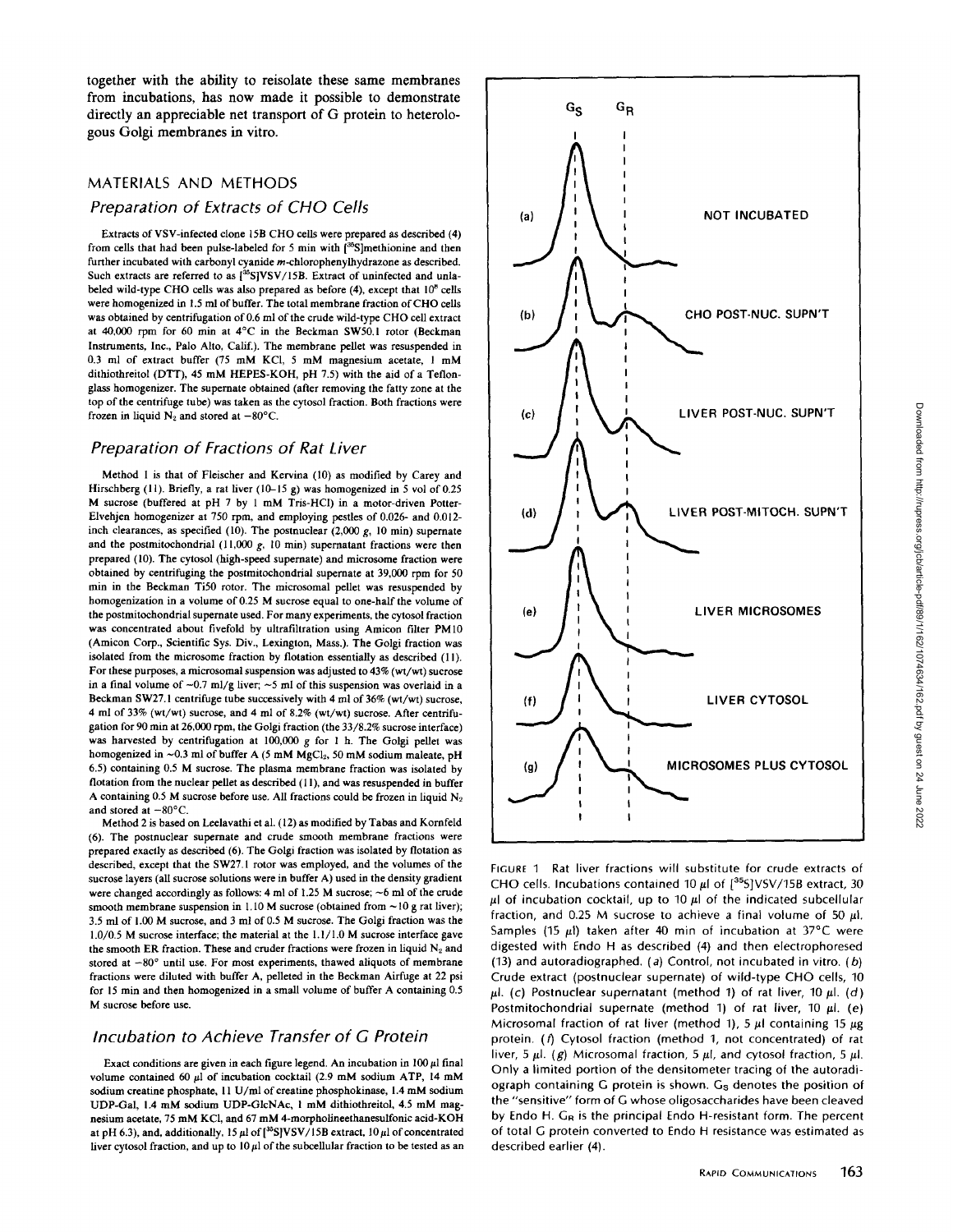acceptor of G protein (usually in buffer A containing 0.5 M sucrose). Incubation was carried out at 37°C for 30–45 min.

## Fractionation of Incubations for Analysis

The incubation mixture (0.1 ml) was chilled on ice and adjusted to a final sucrose concentration of 1.1 M by adding: 0.57 ml of 1.3 M sucrose (all sucrose solutions in buffer A), 0.63 ml of 1.1 M sucrose, and finally 0.1 ml of crude smooth membranes  $(-20 \text{ mg/ml}, \text{in } 1.1 \text{ M} \text{ sucrose})$  as carrier. This mixture was layered over 1 ml of 1.25 M sucrose in a tube for the Beckman SW50.1 rotor and then overlaid with 1.4 ml of 1.0 M sucrose and 1 ml of 0.5 M sucrose. After centrifugation at 49,000 rpm for 90 min at 4°C, a distinct and sharp band (representing the carrier) was present at each of the three interfaces . All visible material was collected from interface B  $(1.1/1.0 \text{ M})$  and interface C  $(1.0/0.5 \text{ M})$ with a Pasteur pipette in the minimum possible volume (usually  $\sim 0.5$  ml). For analysis, material from each interface was diluted to exactly <sup>1</sup> .0 ml volume with water, and a sample (from 0.2-1.0 ml) was precipitated with 5% trichloroacetic acid. The precipitates were dissolved in 50  $\mu$ l sample buffer for gel electrophoresis by (a) adding <sup>1</sup> M Tris-free base until the color turned from yellow to blue, and then  $(b)$  incubating at  $37^{\circ}$ C for 30 min before boiling. Polypeptides were separated in a 10% polyacrylamide gel according to Laemmli (13), and the gels were treated with ENHANCE (New England Nuclear, Boston, Mass.) before drying and autoradiography. Exposures of 1-5 d proved sufficient. Densitometer tracings of the x-ray film were made, and the area under each peak was used to determine in arbitrary units the amount of G protein present at each interface . A sample of the entire incubation mixture was also electrophoresed on the same gel, and was used as a reference from which to calculate the percent of the total <sup>5</sup>S-labeled G protein present in the whole incubation that had been recovered from each interface. Protein was determined by the Lowry method (14).

#### RESULTS

## Subcellular Fractions of Rat Liver Will Substitute for Crude Extracts of CHO Cells

Extract prepared from VSV-infected 15B cells that had been pulse-labeled with  $\int_{0}^{35}$ S]methionine was incubated (together with ATP, an ATP-regenerating system, and UDP-G1cNAc) either with an extract of wild-type CHO cells or with various subcellular fractions of rat liver (prepared by method 1), As described previously (4), incubation with CHO extract resulted (Fig. 1) in the conversion of  $35$ S-labeled G protein to Endo Hresistant forms  $(31\%$  converted, tracing b). The postnuclear  $(2,000 \text{ g})$  supernatant fraction of liver substituted for CHO extract in this reaction (tracing c, 24% converted). Activity was quantitatively retained in the liver postmitochondrial (11,000 g) supernate (tracing  $d$ , 30% of G resistant). The extent of processing of G was found to be proportional to the quantity

of liver fraction added (data not shown). Further centrifugation of the postmitochondrial supernate to yield a cytosol fraction (high-speed supernate) and a microsomal pellet resulted in two largely inactive fractions (tracings  $e$  and  $f$ , respectively) that reconstituted activity when recombined (tracing  $g$ , 31% resistant). Preliminary results suggest that the cytosol factor is provided by discrete soluble species that can be fractionated by gel filtration (E. Fries and <sup>J</sup> E. Rothman, unpublished observations). The required factors from the microsomal pellet presumably include Golgi membranes, since these would provide the transferase <sup>I</sup> (6), whose action is being monitored in these assays and is needed to complement the 15B cell extract.

## Liver Golgi Membranes Can Be Recovered from Incubations

The ability of subcellular fractions of rat liver to substitute for crude CHO cell extracts provides an opportunity to add purified liver organelle fractions to incubations and to then recover them and thus test directly for transfer of G protein.

The Golgi fraction was prepared from rat liver by method 2, the procedure of Leelavathi et al. (12) as modified by Tabas and Kornfeld (6). This fraction was 160-fold enriched in the Golgi marker enzyme galactosyl transferase (Table 1) and has also been reported to be highly enriched in transferase <sup>I</sup> and related activities (6). Table I also presents the specific activities of marker enzymes (galactosyl transferase, 5'-nucleotidase, glucose-6-phosphatase) for the subcellular fractions used in this work.

The last sucrose gradient employed in the purification of this Golgi fraction consisted of layers of 1.25, 1.10, and 1.00, and 0.50 M sucrose was also used routinely to reisolate the Golgi membranes after incubations. The incubation mixture to be fractionated was initially contained in the <sup>1</sup> .10-M sucrose layer. In the preparation, smooth ER fractions were harvested from the 1.10/1.00 M sucrose interface (denoted interface B), while the Golgi fraction consisted of interface C  $(1.00/0.50 \text{ M})$  interface). Material at interface A  $(1.25/1.1 \text{ M})$  was generally discarded.

To determine whether liver Golgi membranes could indeed be recovered after incubation, we prepared a  ${}^{3}$ H-labeled Golgi fraction from a rat injected with 5 mCi of  $[3H]$ leucine 16 h before sacrifice. Fig. 2A (closed circles) shows that this  ${}^{3}$ H-

|        |                        | Glucose-6-Phosphatase* |        | 5'-Nucleotidase‡ |           | Galactosyltransferase§ |        |
|--------|------------------------|------------------------|--------|------------------|-----------|------------------------|--------|
| Method | Fraction               | sp act                 | Purity | sp act           | Purity    | sp act                 | Purity |
|        |                        | $\mu$ mol/min/mg       | -fold  | $\mu$ mol/min/mg | -fold     | nmol/h/mg              | -fold  |
|        | 2,000 $g$ Supernate    | 0.040                  | [1]    | 0.013            | [1]       | 1.4                    | $[1]$  |
|        | Golgi                  | 0.078                  | 1.9    | <b>NDI</b>       | <b>ND</b> | 72.0                   | 51.0   |
|        | Plasma membrane        | 0.083                  | 2.1    | 0.13             | 10.0      | 2.0                    | 1.4    |
|        | Postnuclear supernate  | 0.086                  | [1]    | 0.043            | $[1]$     | 0.10                   | [1]    |
|        | Crude smooth membranes | 0.26                   | 3.0    | 0.18             | 4.2       | 0.57                   | 5.7    |
|        | Smooth ER              | 0.20                   | 2.3    | 0.089            | 2.1       | 0.26                   | 2.6    |
|        | Golgi                  | 0.033                  | 0.38   | 0.024            | 0.56      | 16.0                   | 160.0  |

| TABLE I                                                                     |  |
|-----------------------------------------------------------------------------|--|
| Specific Activities of Marker Enzymes in Subcellular Fractions of Rat Liver |  |

\* Glucose-6-phosphatase was assayed according to Aronson and Touster(15) .

 $\ddagger$  5'-Nucleotidase was assayed according to Johnson et al. (16) with 5'-AMP as substrate and 3'-AMP as the blank.

 $\S$  Galactosyltransferase was measured with ovalbumin as substrate essentially as described by Brew et al. (17) in a reaction mixture containing in 50 µl volume: 2 µCi/ml UDP-[<sup>3</sup>H-Gal] (New England Nuclear, 12 Ci/mmol), 100 µM UDP-Gal (unlabeled), 7 mg/ml ovalbumin, 20 mM MnCl2, 0.5% Triton X-100, 50 mM Tris-HCI, pH 7.5 It is unclear why the specific activities of this enzyme are so different for fractions prepared by the two different methods, but this has been observed consistently

```
~~ ND, not determined .
```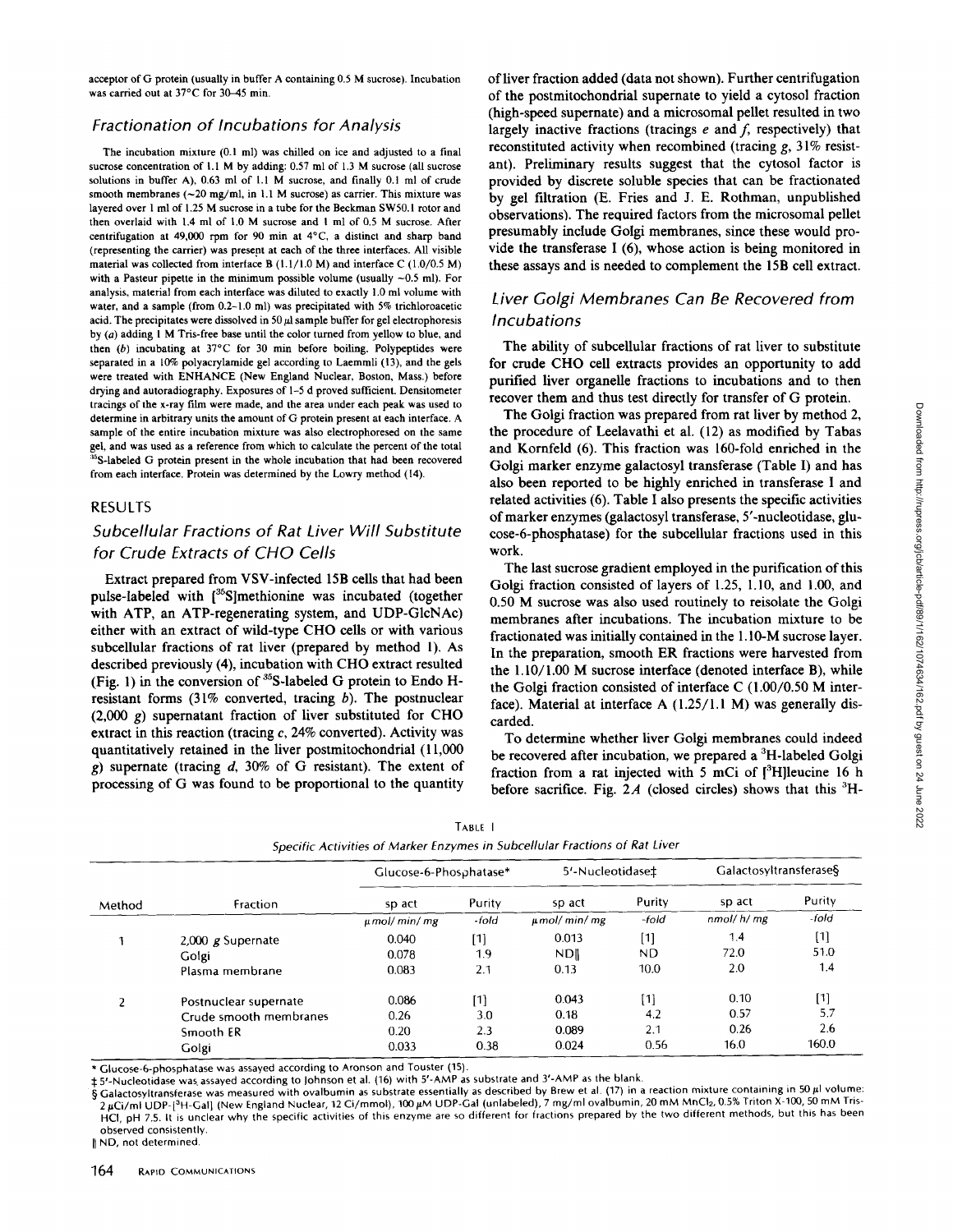

FIGURE 2 Rat liver Golgi and smooth ER membranes can be recovered from incubations. (A). The Golgi fraction (method 2) was prepared from a rat  $\sim$  16 h after intraperitoneal injection with 5 mCi of L-[4,5-<sup>3</sup>H]leucine (New England Nuclear) and resuspended in 0.4 ml of buffer A containing 0.5 M sucrose, at 4.2 mg/ml of protein. The specific activity was 250 cpm/ $\mu$ g protein. Closed circles: A sample (63  $\mu$ g) of <sup>3</sup>H-Golgi fraction was fractionated on a sucrose gradient as described in Materials and Methods ("Fractionation of Incubations for Analysis"). Open circles: A mock incubation containing 60  $\mu$ l of incubation cocktail, 15  $\mu$ l of postnuclear supernate of unlabeled VSV-infected 15 B CHO cells, 15  $\mu$ I (63  $\mu$ g) of <sup>3</sup>H-Golgi fraction, and 10  $\mu$ I of concentrated liver cytosol fraction was carried out for 45 min at 37°C, and the incubation mixture was then fractionated as above. The fractions were collected from below and counted. Arrows indicate the locations of interfaces A (1.25/1.1 M sucrose), B (1.1/1.0 M sucrose), and C (1.0/0.5 M). (B). Similar to A, except <sup>3</sup>H-labeled smooth ER fraction was employed. This smooth ER fraction was from the same preparation as the  ${}^{3}$ H-Golgi fraction above and had a specific activity of  $150 \text{ cm}/\mu\text{g}$  protein. Closed circles,  $3H$ -smooth ER fraction (195  $\mu$ g) was fractionated on the sucrose gradient. Open circles, a mock incubation was carried out as in A, except that the <sup>3</sup>H-smooth ER fraction (15  $\mu$ l containing 195  $\mu$ g protein) was used in place of the <sup>3</sup>H-Golgi fraction.

Golgi fraction can be reisolated at the same interface (C) from which it was harvested originally. After incubation with CHO extract under the same conditions employed for in vitro transport in later experiments reported in this paper some of the <sup>3</sup>H was redistributed in the density gradient, mainly to interface B (Fig. 2A, open circles). Nevertheless,  $\sim$ 75% of the <sup>3</sup>H was still concentrated at interface C, showing that most of the original liver Golgi fraction can be reisolated from this region. The origin of 3H in denser fractions is unclear but probably does not results from fusion, because most can be release' treatment with EDTA (data not shown).

A similar experiment using the  $[3H]$ leucine-labeled sn ER fraction (Fig. <sup>2</sup> B, closed circles) shows that the smootl fraction can be reisolated mainly at interface B, from wi this fraction was harvested originally. After incubation (of circles), about one-half of the  ${}^{3}H$  had redistributed, mainly the region of interface A, with the remainder still concentrate. at interface B.

# G Protein is Transferred to the Liver Golgi Fraction

 $[35S]VSV/15B$  extract was incubated with or without the rat liver Golgi fraction in the presence of ATP, an ATP-regenerating system, the cytosol fraction, and UDP-G1cNAc. Incubations were then adjusted to 1.10 M sucrose, subjected to sucrose density gradient centrifugation, and fractions were analyzed by polyacrylamide gel electrophoresis (Fig. 3). When no liver



FIGURE <sup>3</sup> Redistribution of G protein after incubation with Golgi membranes. After 30 min at 37°C, incubations were analyzed by sucrose gradient centrifugation, as described in Materials and Methods, and fractions (0.5 ml) were collected from below. Samples (0.2 ml) of each fraction were diluted to 1.0 ml volume with water, precipitated with trichloroacetic acid, and subjected to gel electrophoresis. Only trace radioactivity was found in the small pellet at the bottom of the centrifuge tube. (A) Incubation without Golgi fraction, containing 120  $\mu$ I of incubation cocktail, 20  $\mu$ I of <sup>35</sup>S-labeled VSV/15B extract, 20  $\mu$ l of concentrated liver cytosol, 700  $\mu$ g of crude smooth membranes of liver (method 2, in 20  $\mu$ l of buffer A containing 1.1 M sucrose), and 20  $\mu$ I of 0.5 M sucrose in buffer A. (B) Incubation with Golgi fraction, containing cocktail, <sup>35</sup>S-labeled extract, and cytosol as in  $A$ , and also 80  $\mu$ g of Golgi fraction of rat liver (method 2, in 20  $\mu$ l of buffer A containing 0.5 M sucrose) and 20  $\mu$ l of buffer A containing 1.1 M sucrose. Arrows at  $A$ ,  $B$ , and  $C$  denote the approximate locations of the three interfaces analyzed in later experiments . Complete autoradiogram is shown, including all VSVencoded proteins (L, G, N, NS, and M)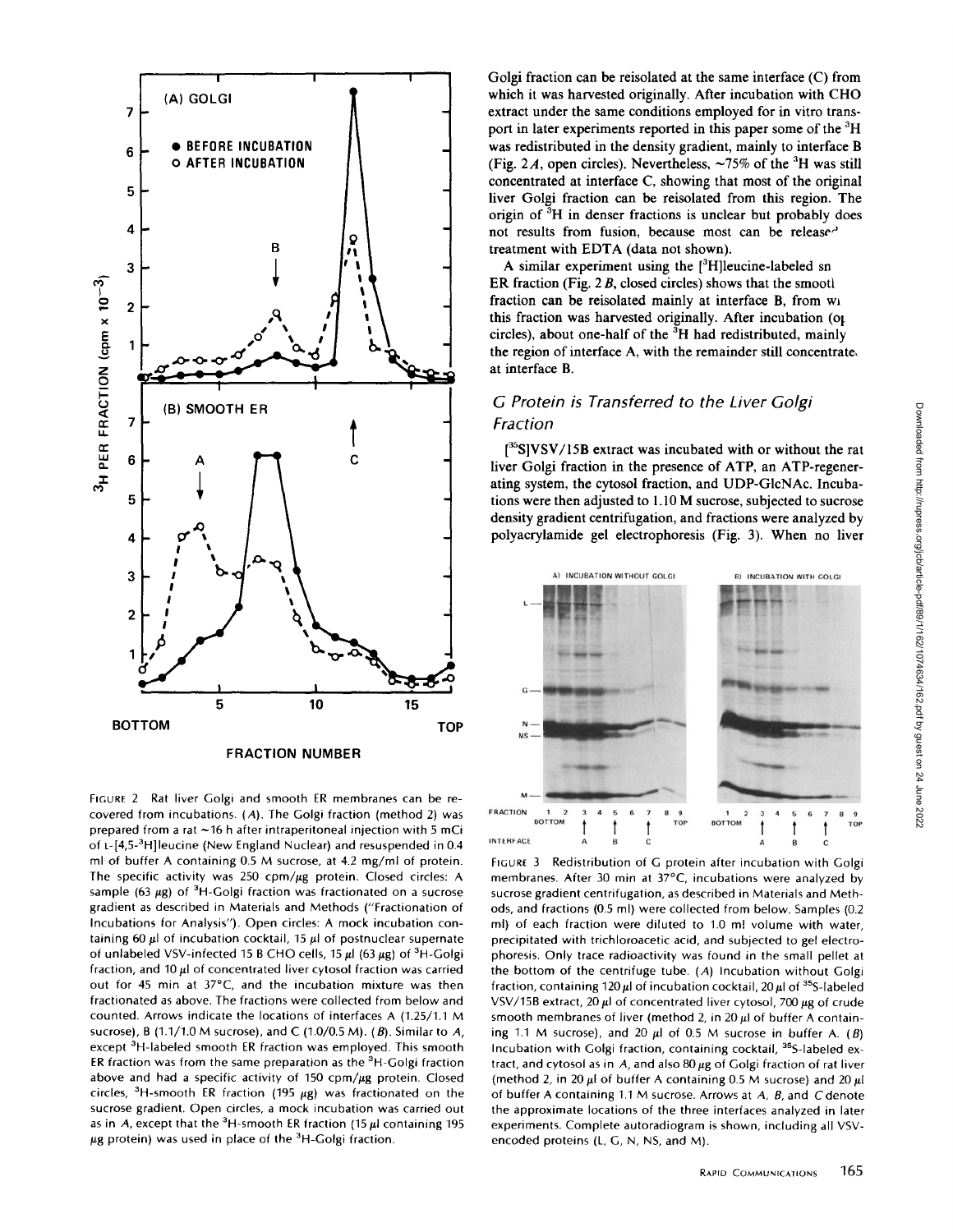Note especially that very little of the total 35S-labeled G is present in the regions of interfaces B and C. It is precisely this very low background of labeled G protein in the top portion of the gradient (containing interfaces B and C) that makes the experiments in this paper technically possible .

Incubation with liver Golgi fraction causes G protein specifically to assume a bimodal distribution, with a new peak present at interface  $C$  (Fig. 3B) where most of the Golgi membranes could be reisolated (Fig.  $2A$ ). This finding suggests that G is redistributed to the Golgi fraction of liver in a manner dependent upon the presence of this fraction.

# Transfer to Liver Golgi Membranes is Specific and Energy-dependent

Fig. 4 shows the results of fractionations in which only the membranes concentrated at interfaces B and C were analyzed, for convenience. These interfaces are particularly useful, because most of the reisolated liver smooth ER and Golgi frac-



FIGURE <sup>4</sup> Transfer of G protein to liver Golgi membranes Only the interfaces B (1.10/1.00 M), and C (1.00/0.50 M) of sucrose gradients of incubations were analyzed . Forthis purpose, samples of interfaces <sup>B</sup> (20% of total) and C (50% of total) were precipitated with trichloroacetic acid and subject to electrophoresis and autoradiography The smaller sample of interface B was necessary because of the large amount of protein in this region of the gradient. Incubations (100  $\mu$ I final volume) were carried out as described in Materials and Methods for 30 min at 37°C. (1) Complete incubation, with 60  $\mu$ I of cocktail, 15  $\mu$ l of <sup>35</sup>S-labeled VSV/15B extract, 10  $\mu$ l of concentrated liver cytosol, and 15  $\mu$ g of liver Golgi fraction (method 2, in 15  $\mu$ l buffer A containing 0.5 M sucrose). (2) Incubation in which only the Golgi fraction was omitted and replaced by 15  $\mu$ I of buffer A containing 0.5 M sucrose. (3) Identical to complete incubation, except that, in preparing the cocktail, ATP was replaced by 2.9 mM sodium ADP, and both creatine phosphate and creatine phosphokinase were omitted and replaced by water containing sufficient NaCl to maintain sodium ion at its previous concentration. (4) Cytosol alone was omitted and replaced by 10  $\mu$ l of 0.25 M sucrose. (5) The Golgi fraction alone was omitted and replaced by 225  $\mu$ g of liver smooth ER fraction (method 2, 15  $\mu$ l in buffer A containing 0.5 M sucrose). (6) A sample of the unfractionated  $35S$ -labeled VSV/15B extract was electrophoresed .

tions concentrate there (Fig. 2). In contrast, the CHO membranes that contain  $[35S]$ G protein do not concentrate at any of the interfaces (Fig. 3) and, in particular, contribute little radioactivity in the vicinity of interfaces B and C.

In analyzing these gradients, considerable care was taken to remove all of the interfacial material in a minimum volume (usually  $\sim$ 0.5 ml). This was facilitated by the inclusion of a crude microsomal membrane fraction as carrier, because the carrier gives rise to visible, sharp bands at interfaces B and C representing, respectively, smooth ER and Golgi membranes derived from the carrier. All visible material was therefore harvested from the interfaces, thus ensuring a complete and reproducible collection of the cosedimenting radioactive membranes that had been reisolated from incubations. The very low background of labeled CHO membranes near interfaces B and C makes it possible to obtain highly reproducible results without paying careful attention to the exact volume in which all of the interfacial material is collected. A somewhat smaller amount of G is found at interface  $B$  in Fig. 4 than in the region containing this interface in Fig. 3. This is because of the small number of fractions collected in Fig. 3 without any attention to the exact location of the interfaces .

A complete incubation (containing ATPand its regenerating system, the Golgi fraction, and cytosol) results in the selective appearance of G protein at interface C, the Golgi interface (Fig. 4, group 1), with little G appearing at interface B. G comprised 48% of <sup>35</sup>S-labeled viral protein at this interface, whereas G accounted for only  $6\%$  of  $35$ -labeled protein in the unfractionated incubation (group 6). Omitting only the Golgi fraction (group 2), replacing ATP and its regenerating system with ADP (group 3), or omitting only cytosol (group 4), caused a substantial reduction in the appearance of G at interface C. The effect of omitting liver cytosol was the least dramatic, perhaps because of the contribution of CHO cytosol from the [<sup>35</sup>S]VSV/15B extract. Moreover, the degree of requirement for cytosol varied among experiments, being either more or less stringent than in the experiment shown here. The explanation for this is unclear at present.

The distribution of G protein at the interfaces of these and other gradients is presented quantitatively in Table II . In the experiment of Fig. 3 (exp I in Table II),  $15\%$  of the total  $35$ Slabeled G originally present in 15B cell membranes was transferred specifically to interface C (the liver Golgi interface) in a reaction that depends upon the presence of this Golgi fraction, an energy source, and the cytosol fraction. In other experiments, the extent of transfer was even higher, approaching 30% (Table 11, exp III), and when the Golgi fraction prepared by method <sup>1</sup> was used, 36% of Gwas transferred (exp 11, line 4) . The crude extract of CHO cells, while capable of promoting extensive oligosaccharide processing (reference 4 and Fig. 1), does not promote the appearance of G at interface C (Table II, exp III), providing further evidence that G found at this interface is present in liver Golgi membranes, and suggesting that CHO Golgi membranes do not band at interface C.

Table II also shows that the smooth ER fraction (exp I, line 5 and exp III, line 3) will not substitute for the Golgi fraction in the transport reaction, even when added in 15 times the amount of the Golgi fraction. Furthermore, smooth ER does not greatly inhibit transfer of G protein to Golgi membranes when both are present (exp II, line 3). It is particularly significant that when liver smooth ER was employed in place of Golgi membranes (Table II, exp I, line 5; Fig. 4, group 5), no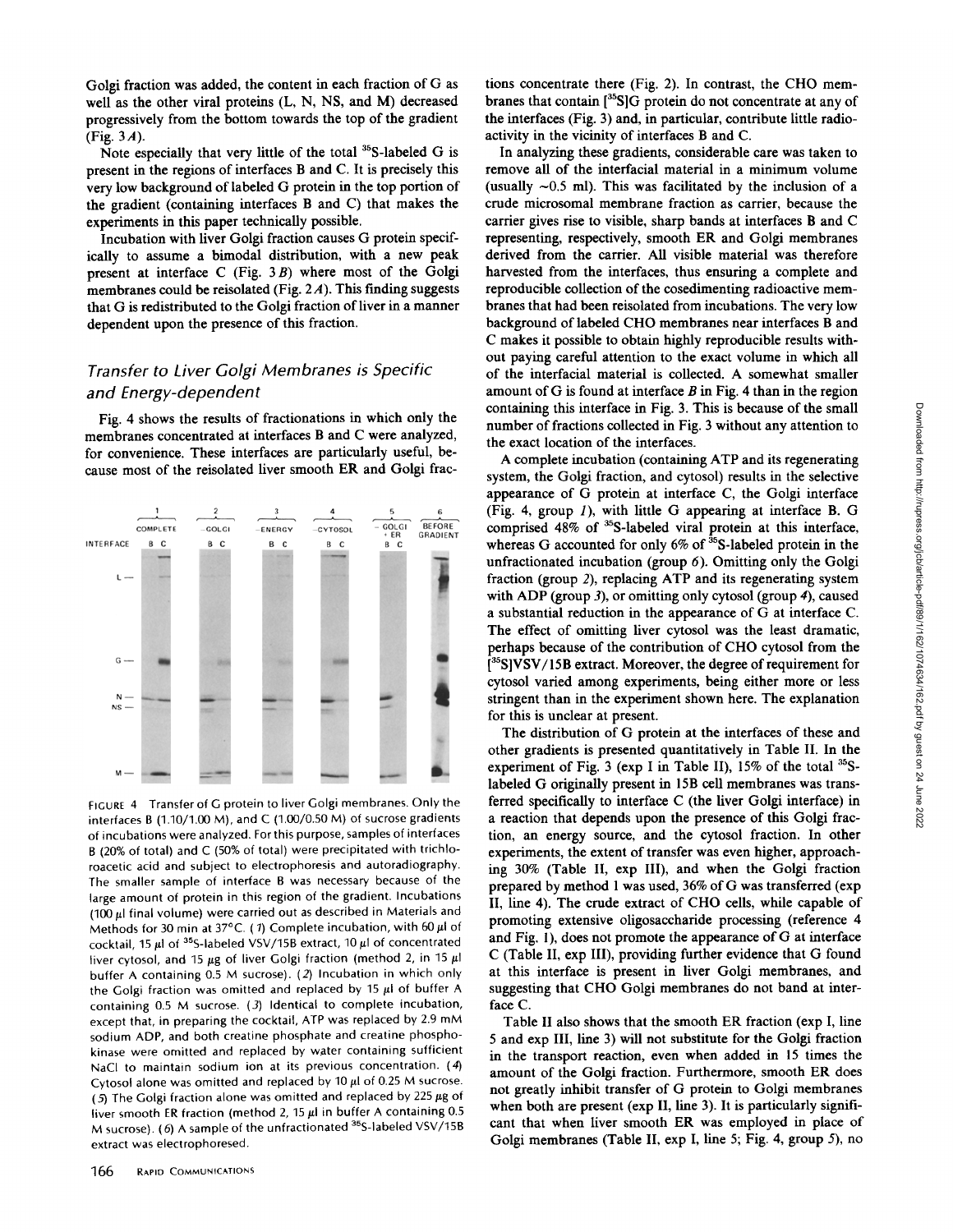TABLE II Requirements for Transport of G Protein to Golgi Membranes In Vitro

| exp | Incubation conditions*                                           | $[$ <sup>35</sup> S]G protein<br>recovered from<br>interfaces<br>(percent of<br>total) |      |
|-----|------------------------------------------------------------------|----------------------------------------------------------------------------------------|------|
|     |                                                                  | B                                                                                      | С    |
| ı   | 1. Complete (15 µg Golgi, method 2)                              | 1.0                                                                                    | 15.0 |
|     | $2. - Golgi$                                                     | 1.8                                                                                    | 1.9  |
|     | 3. $-ATP$ , $-$ creatine phosphate, $-$ creatine<br>kinase, +ADP | 0.9                                                                                    | 2.3  |
|     | 4. - Cytosol                                                     | 3.1                                                                                    | 4.5  |
|     | 5. - Golgi, +smooth ER (225 µg, method<br>2)                     | 2.0                                                                                    | 0.6  |
| п   | 1. Complete $(80 \mu g)$ Golgi, method 2)                        | 6.5                                                                                    | 18.0 |
|     | 2. 0-min incubation                                              | 3.4                                                                                    | 5.9  |
|     | 3. $+$ smooth ER (55 $\mu$ g, method 2)                          | 3.2                                                                                    | 13.0 |
|     | 4. Complete $(15 \mu g$ Golgi, method 1)                         | 4.5                                                                                    | 36.0 |
| Ш   | 1. Complete $(80 \mu g)$ Golgi, method 2)                        |                                                                                        | 27.0 |
|     | 2. $-Golgi$ , +CHO membranes (180 $\mu$ g)                       |                                                                                        | 6.8  |
|     | 3. $-Golgi$ , +smooth ER (55 $\mu$ g, method 2)                  |                                                                                        | 5.4  |

exp I: The G protein found at each interface shown in Fig. 4 was quantitated and expressed as a percent of the total labeled G protein present in the unfractionated incubation mixture, as described in Materials and Methods. Incubations 1-5 are detailed in the legend to Fig. 4.

exp II: (1) Complete incubation  $(37^{\circ} \tilde{C}$  for 30 min) was identical to that in Fig. 4, except that 80  $\mu$ g of the Golgi fraction (method 2) was used. (2) A complete incubation mixture was fractionated immediately after it was made. (3) Incubation contained smooth ER fraction (55  $\mu$ g, method 2) in addition to Golgi fraction (80  $\mu$ g). (4) Complete incubation in which the Golgi fraction prepared by method 1 (15  $\mu$ g in 15  $\mu$ l of buffer A containing

0.5 M sucrose) replaced the Golgi fraction prepared by method 2.<br>exp III: (1) Complete incubation (37°C, 45 min) using CHO cell cytosol instead of liver cytosol. Contained 10  $\mu$ l of  $[^{36}S]VSV/15B$  extract, 60  $\mu$ l cocktail, <sup>20</sup> pl of cytosol of wild-type CHO cells, and liver Golgi fraction (80  $\mu$ g, method 2) in a final volume of 100 $\mu$ l. (2) Golgi fraction was omitted and replaced by  $180 \mu g$  of the total membrane fraction of wild-type CHO cells (in 10  $\mu$ l extract buffer). (3) Golgi fraction was replaced by 55  $\mu$ g of smooth

ER (method 2) Only material from interface C was analyzed \* Complete incubations contain [35 SIVSV/15B extract, liver Golgi fraction, liver cytosol fraction, ATP, an ATP regenerating system (creatine phosphate and creatine phosphokinase), UDP-GIcNAC, and UDP-Gal.

increment in the amount of G recovered at interface B was detected. Yet, about one-half of the smooth ER reisolates after incubations at interface B (Fig. 2 B) . These experiments provide evidence for specificity in the transport reaction, with Golgi membrane as the preferred acceptor. Preliminary experiments also suggest that the rat liver plasma membrane will not act as an acceptor.

About 46% of the G protein transferred to interface G was Endo H-resistant (Fig. 5). It is not clear why all of the  $G$ protein transferred to liver Golgi membranes was not converted to Endo H-resistance. In contrast, all of the G transferred to CHO Golgi fractions was made resistant (4) . Moreover, despite the extensive processing of G protein observed with cruder liver fractions (Fig. 1, typically 30-40% resistant), when purified Golgi fractions were employed, processing of only  $\sim$ 15% of G was observed (Fig. 5), even with saturating amounts of Golgi fraction. It seems possible that during purification, the liver Golgi membranes may have been disrupted to yield remnants, some of which possess acceptor activity but lack glycosyltransferases. In fact, it appears that purified liver Golgi membranes separate into two principal subfractions, one rich in glycosyltransferases and derived from trans cisternae, the



FIGURE <sup>5</sup> Endo H-resistant forms of G are selectively found in Golgi fractions. A complete incubation identical to that described in Fig. 4 (group 1) was carried out, followed by a sucrose gradient. The track on the left represents the electrophoretic pattern obtained when a sample (15  $\mu$ I) of the incubation was taken before the sucrose gradient and digested with Endo H as described (4). 14% of G was Endo H-resistant. The track on the right represents the pattern obtained when the material at interface C was digested with Endo H. 46% of G was found to be Endo H-resistant. For this purpose, <sup>a</sup> sample of interface C was diluted with 0.25 M sucrose and centrifuged at 49,000 rpm in the Beckman SW50.1 rotor for 2 h, and the pellet was dissolved by boiling in 60  $\mu$ l of 50 mM Tris-HCl, pH 6.8, containing 1% NaDodS04 and <sup>15</sup> mM dithiothreitol, and digested with 40  $\mu$ I of pure Endo H (75 ng/ml, kindly provided by Dr. P. Robbins of M.I.T., in 0.3 M sodium citrate, pH 5.5, containing 0.1% NaDodS04) as described (4) Control experiments in which <sup>a</sup> similar amount of Endo H-sensitive [<sup>35</sup>S]G protein was digested together with unlabeled interface C showed complete conversion of G to the Gs form, so the limited digestion observed in the experiment is not the result of limiting amounts of Endo H or of excess substrate. Only the portion of the autoradiograph containing G proteins is shown here.

other depleted in these enzymes and derived from cis elements  $(18, 19)$ .

#### **DISCUSSION**

Our previous work (4) strongly suggested that G protein could be transported in cell-free extracts from ER-derived membranes of mutant 15B CHO cells to Golgi membranes from wild-type CHO cells. This inference was based on the finding that terminal G1cNAc residues were added in a reaction requiring a Golgi-localized enzyme (5, 6), transferase I, found only in membranes from wild type (8). Although plausible, this conclusion was necessarily indirect. Decisive evidence that G was transported to the Golgi apparatus would require a satisfactory purification of this and other subcellular organelles from CHO cells, and this has not yet been possible for any cell line. Nevertheless, it seemed unlikely that these events resulted from extensive and nonspecific fusion of mutant with wildtype membranes during incubations because (a) the inferred transport reactions were ATP-dependent (4), and (b) Endo-Hresistant and Endo-H-sensitive forms of G protein were well resolved by sucrose gradient centrifugation (4), with the Endo-H-resistant forms concentrated in less dense, Golgi-rich fractions. But, in the absence of a more satisfactory subcellular fractionation, trivial explanations of our results could not be completely dismissed .